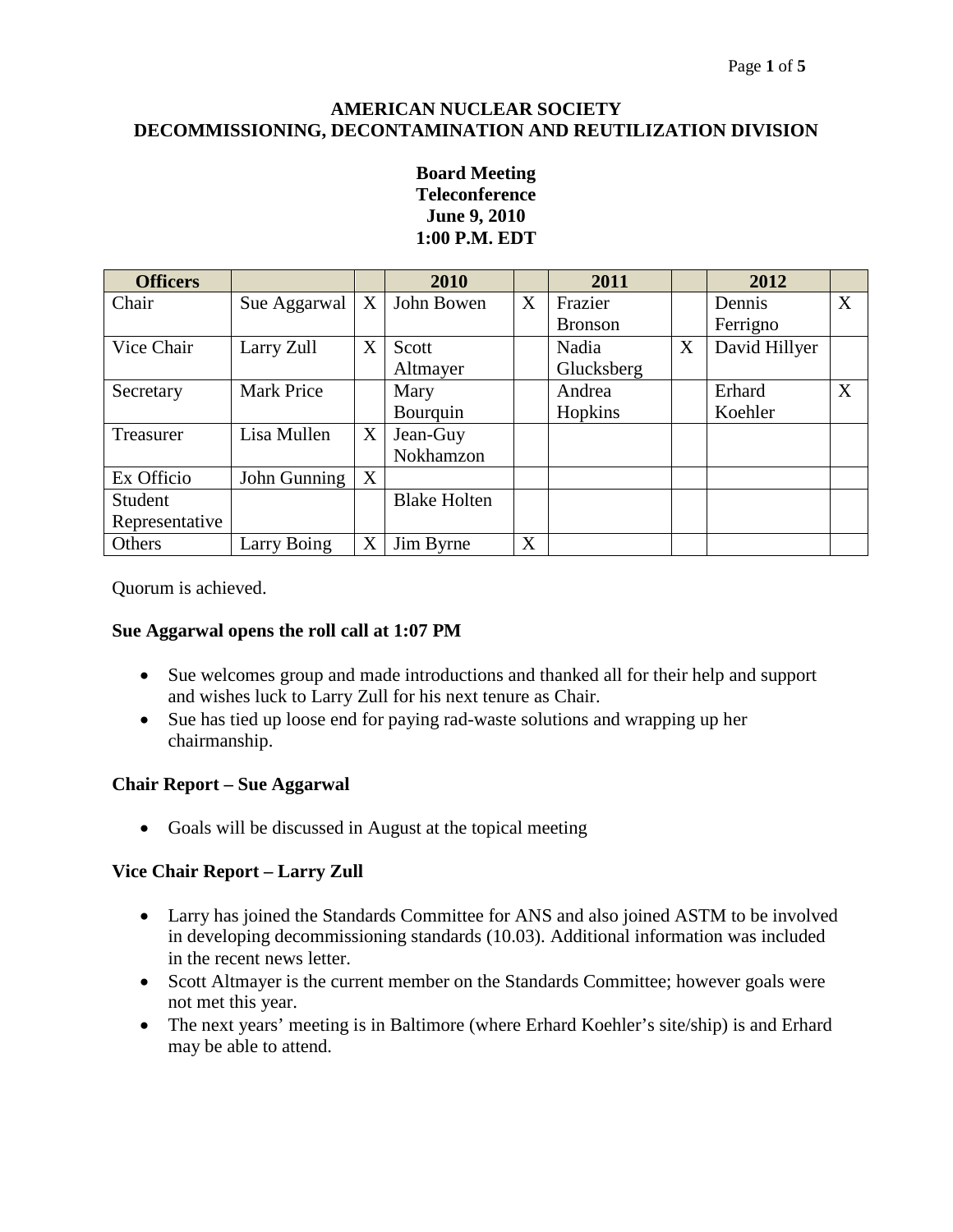#### **Secretary Report – Nadia Glucksberg**

• Meeting minutes have been published and approved from the last meeting and distributed.

# **Treasurer Report – Lisa Mullen**

- Lisa Mullen is no longer with Blue Grass and will attend the Idaho D&D conference as an independent.
- Lisa has also offered to take on Program Chair for the division.
- Current Budget \$31,000 in account. \$53 spent to date, but scholarship and publications have not been paid yet. Remaining budget will be \$23,000.
- Lisa Mullen's new e-mail is: [lisakm23@gmail.com.](mailto:lisakm23@gmail.com) Her phone and address will be updated.
- Discussions were held on getting funds from ANS on number of papers and cost of the topical. Topical Meeting costs and profits are separate and thanks to Jim Byrne the upcoming one is expected to be another success.

# **Overview of Minutes from February 2010 Meeting**

- Feb 17, 2010 minutes have been submitted and approved.
- Bylaws have been endorsed and have been completed.
- John Gunning has updated the website.
- Membership: Dave Hillyer is not present to provide an update.
- Revised budget submitted.

# **Program Chair Report – Nadia Glucksberg**

- We have one session in the Annual Meeting in June (San Diego) of contributed papers.
- Mark Price has offered to chair the meeting as we have four papers that will be presented. John Gunning will be available and can by the alternate session chair is needed. Our session will be held on Monday afternoon.
- Anyone attending the meeting please show our support by attending these papers.
- Erhard Koehler- panel was included in the preliminary program with interest from the NRC. Historic preservation act during decommissioning.

# **Topical Program – Jim Byrne**

- D&D Topical will be available by the end of the month.
- 114 papers with a few more that may come in.
- Monday AM opening plenary session run by Idaho.
- Sessions Monday PM through Wed AM with plenary session Thursday PM.
- Poster session on Monday PM as well as exhibitors.
- Exhibitors list to be finalized.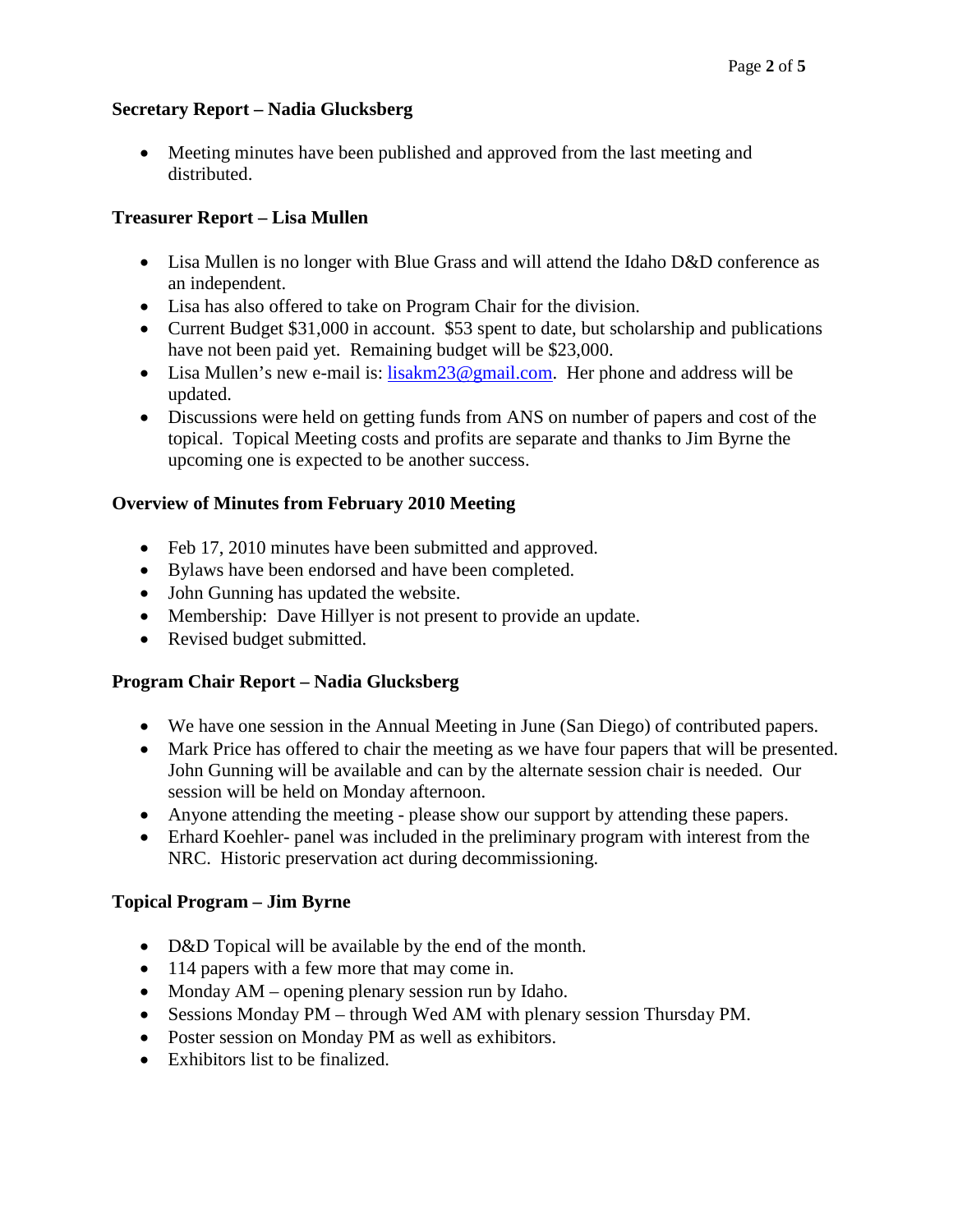- ANS to be publishing RadWaste Solutions magazine and will include list of exhibitors in the June mission. RWS will give DD&R a free advertisement. Jim suggested using the meeting flyer as the advertisement.
- Jim is wrapping it up [and has done a fantastic job pulling together another successful topical meeting].
- Best poster will be awarded for the conference and best papers will be awarded for each session daily.
- Topical website is on the DD&R website. Need to update the dates. Jim to review and make sure that it's accurate and reply to John Gunning. (see Website bullets below).

# **Honor and Awards – John Bowen**

- One application/nomination for life time achievement.
- One nomination for project excellence (information provided by Dennis Ferrigno from the Oak Ridge Site– but not in proper format or as a nomination.)
- Looking for additional nominations.
- Awards/certificates. Sue to work with John on awards and will work with Terri and Jim to present awards at the topical meeting.

# **Website – John Gunning**

- John has updated the website update requests should go to John and cc'd to Hannah.
- Nadia's info on new employment has been updated.
- New bylaws, scholarship need to be updated.
- Jim Byrne to review topical blurb to ensure it's accurate and confirm with John.
- Scholarship bios to be added to update website.

# **Scholarship – Frazer Bronson - not on call. (Sue Aggarwal provided update)**

- One undergraduate (Jacob Planinsek) and one graduate scholarship (Jenny Marton) were awarded (seven undergraduate applications received, and five graduated applications received).
- Leo Lagos at FIU and has grant money and students and may be interested in having students support 2010 Topical Meeting. Jim has been on contact with him.
- Sue to provide bios on student scholarship recipients. Sue noted that last year's recipient (Blake Holten) was not updated.

# **Membership – Dave Hillyer - not on call. (Sue Aggarwal provided update)**

- As of May 2010, we have 895 paid members and 118 unpaid members. This is down from 936 paid members from last year.
- Dave Hillyer has strong ideas as was the Membership Chair but unfortunately they were not implemented since the last meeting. If anyone has ideas to increase membership, please contact Larry Zull.
- Decrease in membership is most likely due to decreasing trend in decommissioning and plant life extensions.
- Commercial decommissioning, but it will not likely increase membership.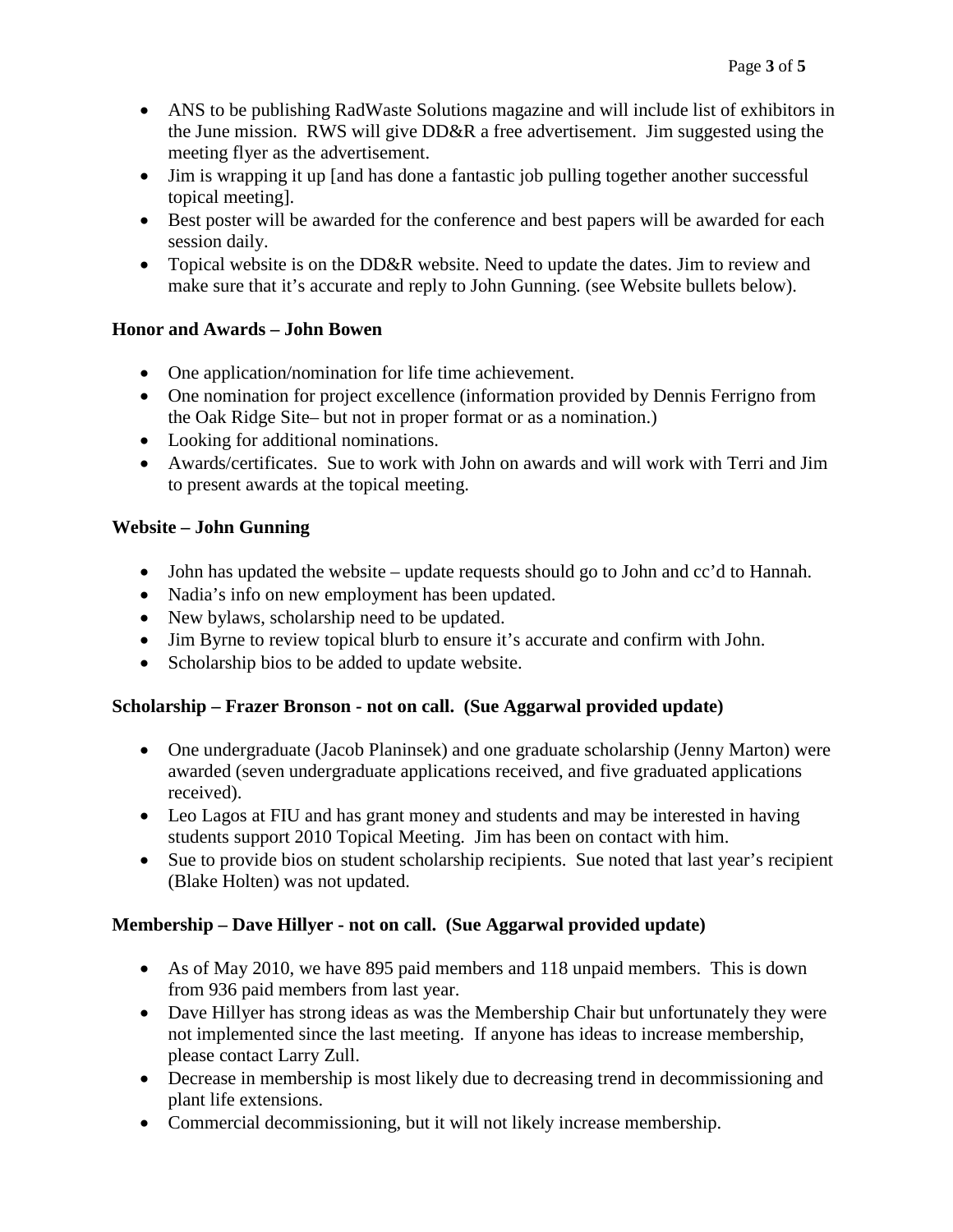• Possible review ARRA contracts to give ideas for panels/papers.

#### **Newsletter Committee**

- Sue Aggarwal has completed the spring newsletter and thanks all for the contributions. Larry will produce the next newsletter with Erhard Koehler's support.
- Sue also completed the generic DD&R flyer as required and will be circulated at the annual meeting and the topical.
- The next news letter will be due prior to the ANS meeting in November 2010.

#### **Publicity and Public Policy**

No news.

#### **Standards**

See update from Larry Zull on Standards.

#### **Old Business**

No news

#### **New Business**

No news. Larry Zull and Sue Aggarwal will be in San Diego to lean the new business and report back on to the division in Idaho.

#### **Other Business**

No news

# **Next Conference Call – August 2010 at the Topical Meeting in Idaho Falls**

**Meeting adjourned – 2:26 PM**